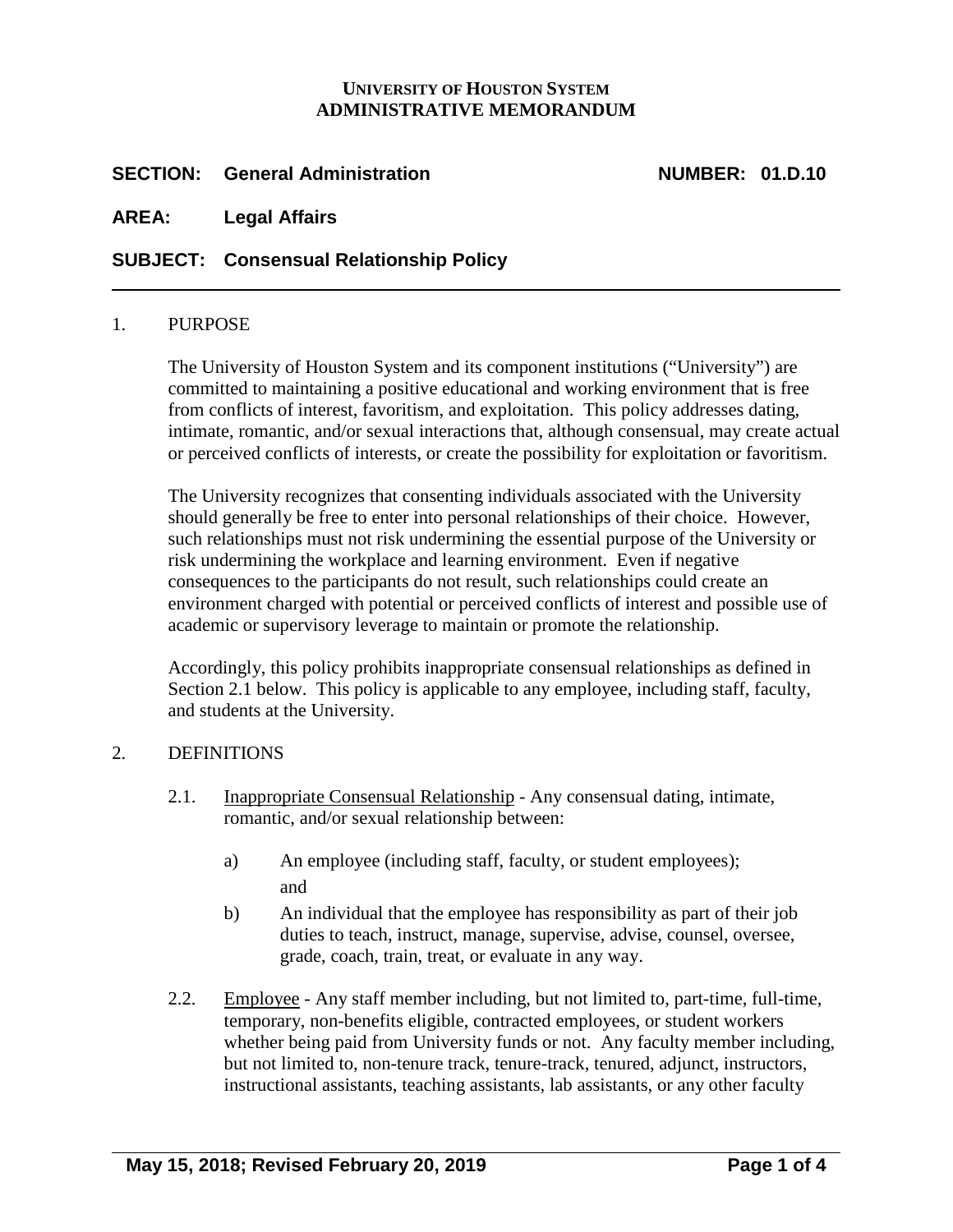member who provides teaching or instruction to a University student whether being paid from University funds or not.

## 3. POLICY

- 3.1. Prohibited Conduct
	- 3.1.1. The University prohibits any Inappropriate Consensual Relationship as defined in Section 2.1 of this policy. Any non-consensual sexual relationship and/or acts of discrimination and harassment are addressed in the University's Anti-Discrimination [Policy \(SAM 01.D.07\)](http://www.uh.edu/af/universityservices/policies/sam/1GenAdmin/1D7.pdf) and the University's [Sexual Misconduct Policy \(SAM 01.D.08\).](http://www.uh.edu/af/universityservices/policies/sam/1GenAdmin/1D8.pdf) Marriage and other familial relationships are addressed under the Nepotism Policy [\(SAM 02.A.21\)](http://www.uh.edu/af/universityservices/policies/sam/2HumanResources/2A21.pdf).
	- 3.1.2. The University prohibits consensual dating, intimate, romantic, and/or sexual relationships between faculty and undergraduate students.
	- 3.1.3. The University prohibits consensual dating, intimate, romantic, and/or sexual relationships between coaches and undergraduate students.
- 3.2. Complaints

Complaints regarding Prohibited Conduct shall be reported to the University's [Title IX Coordinator,](http://www.uhsystem.edu/students/salutations/contacts/) who will inform the [University of Houston System Office](http://www.uh.edu/equal-opportunity/)  [of Equal Opportunity Services \("EOS"\).](http://www.uh.edu/equal-opportunity/) EOS will determine whether and to what extent an investigation will be conducted and provide a recommendation to the appropriate administrator, as necessary.

3.3. Discipline and Sanctions

University responses to violations of this Policy will vary as appropriate to the facts and circumstances of each case. Any individual who is in violation of this policy is subject to disciplinary action ranging from verbal warnings up to and including termination/dismissal of employment or expulsion.

Any Employee subject to disciplinary action can grieve the disciplinary action pursuant to the applicable staff [\(SAM 02.A.05\)](http://www.uh.edu/af/universityservices/policies/sam/2HumanResources/2A5.pdf) or faculty grievance procedure. Students will have a right to grieve subject to the policies set forth in the University Student Handbook.

3.4. Retaliation Prohibited

Retaliation against a person who reports a potential violation under this policy, assists someone with a report of a violation, or participates in any manner in an investigation or in the resolution of a complaint made under this policy is strictly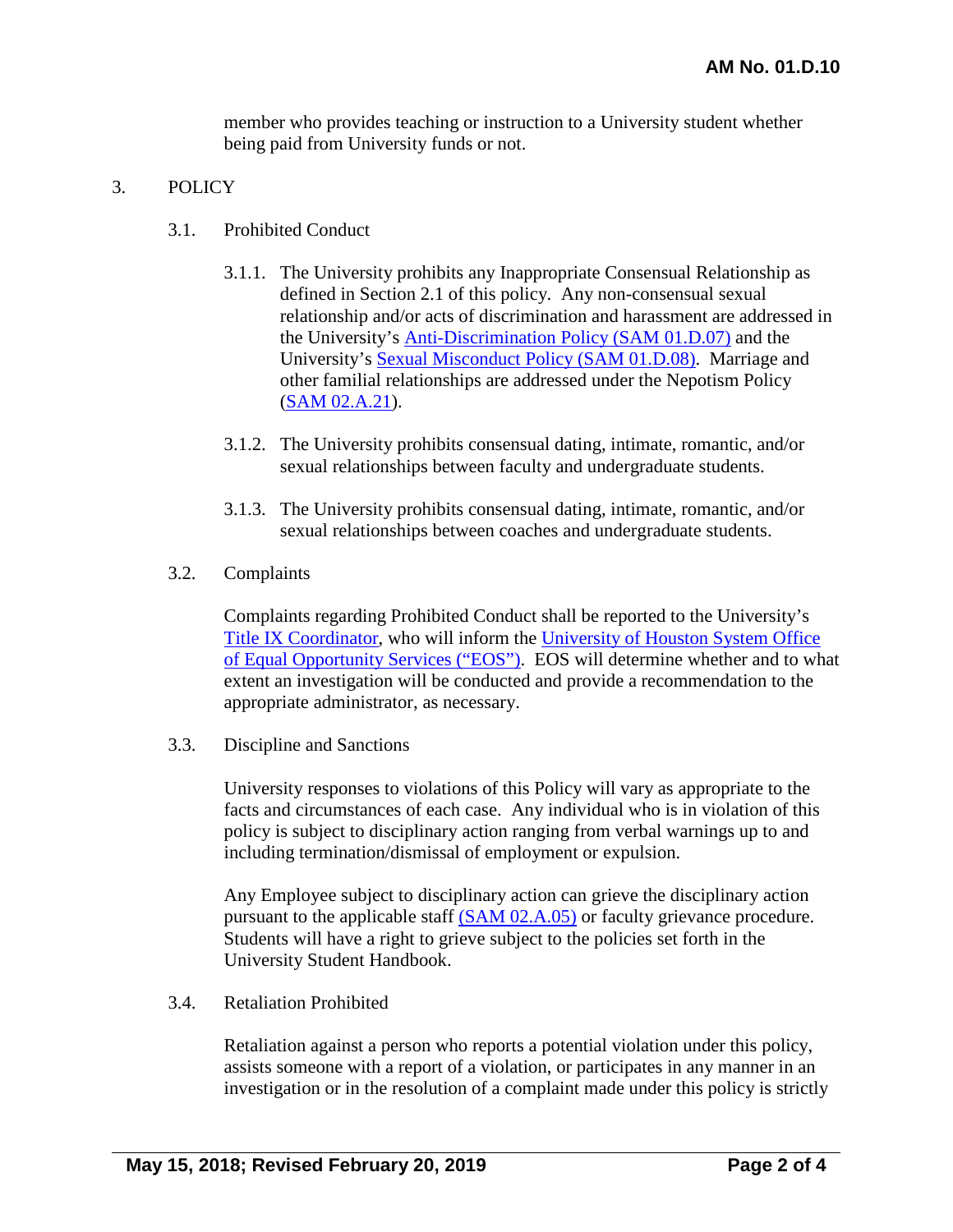prohibited and will not be tolerated. Retaliation includes, but is not limited to threats, intimidation, reprisals and/or adverse actions related to an individual's employment or education. If retaliation is found, appropriate disciplinary action and sanctions will be made in accordance with Section 3.3 of this policy.

3.5. Change in Reporting Structure

If an Inappropriate Consensual Relationship occurs or is likely to occur, the employee with responsibilities under Section 2.1(b) must consult with the University's Title IX Coordinator, who will inform the Assistant Vice Chancellor/Vice President for Equal Opportunity Services (EOS) to determine appropriate action, which may include changes in reporting structure.

3.6. Exceptions to Policy

Only the Assistant Vice Chancellor/Assistant Vice President for Equal Opportunity Services or designee is authorized to grant exceptions to this policy.

#### 4. REVIEW AND RESPONSIBILITY

|         | Responsible Parties: Senior Vice Chancellor for Administration and Finance |  |
|---------|----------------------------------------------------------------------------|--|
|         | Senior Vice Chancellor for Academic Affairs and Provost                    |  |
|         | Vice Chancellor for Student Affairs and Enrollment Services                |  |
|         | <b>Assistant Vice Chancellor for Equal Opportunity Services</b>            |  |
| Review: | Every five years on or before August 1                                     |  |